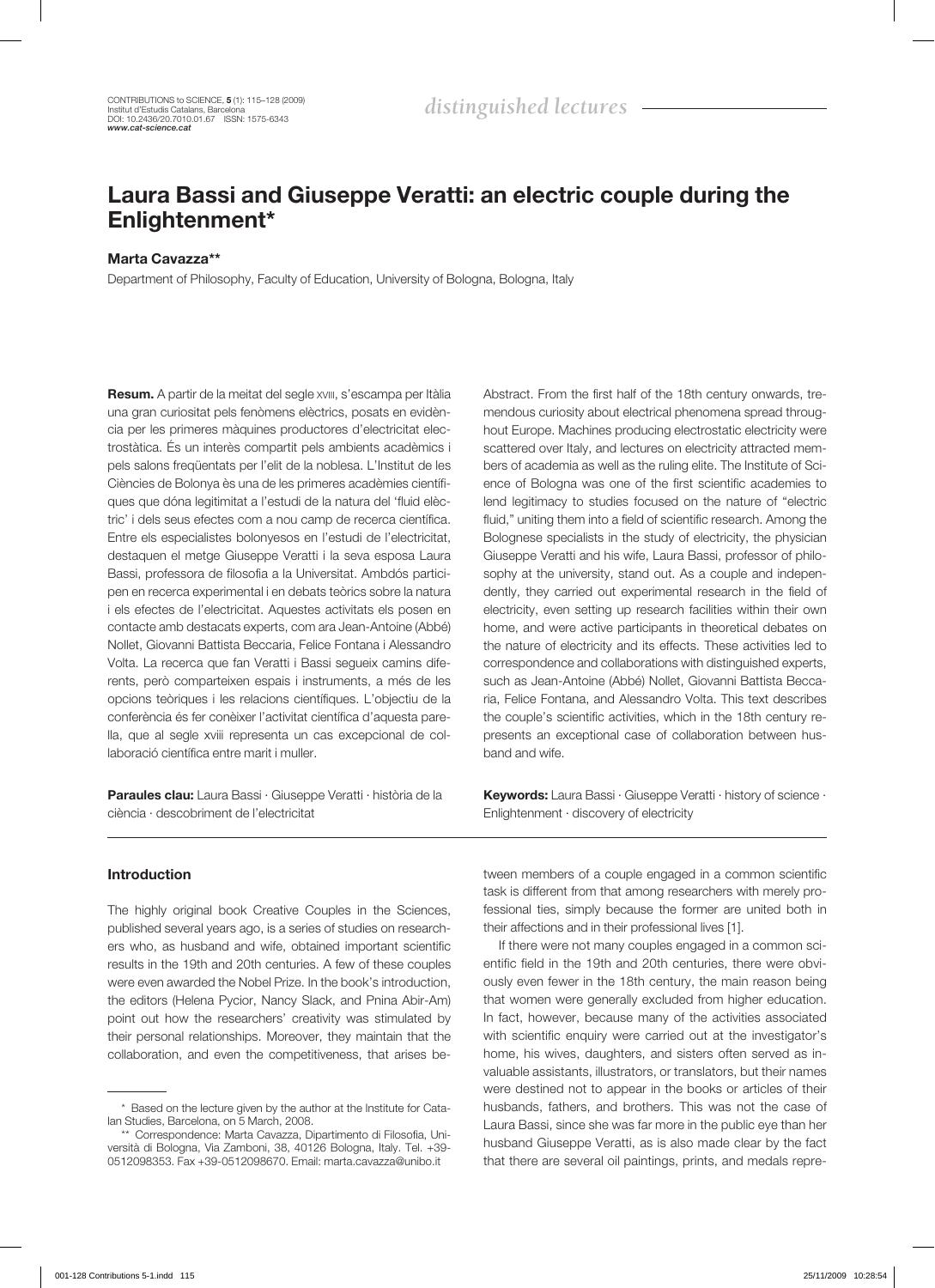

Fig. 1. Portrait of Laura Bassi from 1732.

senting her and her work, while not a single portrait of Veratti exists [2].

Unlike other learned women of her time, Laura Bassi was not indebted to her husband, who had a degree in medicine, for her philosophical and scientific education or indeed for her career. On the contrary, when they married, her knowledge of mathematics was far greater and much more contemporary than his, since she had acquired it from the school of Gabriele Manfredi, one of the Italian pioneers of infinitesimal calculus. There are, moreover, several hints indicating her support of Newton's theory of color as early as 1732, the year in which she graduated. Her knowledge of literary culture, i.e., Greek, Latin, and French, in addition to Italian, was also greater than his and she composed highly appreciated occasional verse in the Arcadian fashion [3]. Thus, all the conditions necessary for a relationship between equal partners, in terms of family life and scientific collaboration, were present in the life of the Bassi-Veratti couple. This was not only unusual but almost inconceivable in the social, juridical, and cultural context of the 18th century, much less in the Pontifical State.

A few years ago, Paula Findlen initiated a new chapter in the studies on Laura Bassi when she described Bassi's strategies for creating a career and a public role for herself, two aspects of a woman's life that were completely novel in the 18th century. It seems clear that for Bassi these strategies also extended to the invention of new roles and relationships within her marriage, with her husband's approval and complicity. One might then ask whether the couple's novel arrangement also determined the way in which they carried out their scientific and didactic activities and their interactions with the scientific community. The following discussion seeks to answer this question by concentrating, above all, on the roles they played, individually and as a couple, in the early community of Italian scholars of electricity. This is not a completely new theme, as Beate Ceranski dedicated a paragraph to it in her monograph on Bassi. That work is taken into account here and is integrated with the results of others.

As an introduction to this story, it is necessary to introduce

Bassi and Veratti as well as to provide the reader with information about the two main cultural institutions of 18th century Bologna: the University and the Institute of Sciences. The University had a glorious past, but by the middle of the 17th century was in a state of decline, with modern ideas and methods finding no room in its curricula. The Institute of Sciences had been founded at the beginning of the 18th century with the aim of integrating the traditional teachings of the University. It was conceived as a Baconian House of Solomon, a place designed for research and experimentation, complete with a specialized library, a museum of natural history, physics and chemistry laboratories, and an astronomical observatory. It incorporated two academies, that of the sciences and that of the arts. The work of Bologna's academicians was quite well-known throughout Europe, thanks to the ten volumes of Latin transactions, the Commentarii, published from 1731 to 1791 [4].

#### Bassi and Veratti: a scholary couple

Laura Maria Caterina Bassi (1711–1778) was the only woman in Europe who at the age of 20 had graduated in Philosophy and been awarded a chair in the same subject; this was at the University of Bologna in 1732. In that same year, she became the first woman member of the Academy of Sciences.

Giuseppe Veratti (1707–1793) received a degree in Philosophy and Medicine in 1734. Although trained as a physician, he was strongly interested in physics, a matter which was part of the philosophical curriculum. In 1737, he was given a university position to teach it, and some years later a second position in the field of anatomy. In the second half of the 18th century he was promoted, serving as the assistant to Iacopo Bartolomeo Beccari, an experimental physicist at the Institute of Science. Veratti, like his master, Iacopo Bartolomeo Beccari, was one of the many Bolognese physicists of the Settecento who tried to apply the principles of the new Newtonian physics to the study of organisms. By the end of the century, the most famous practitioner of this approach was Luigi Galvani, the discoverer of electricity in animals. Galvani had been a pupil of Veratti and Laura Bassi [5].



Fig. 2. Laura Bassi defends her thesis for her degree in Philosophy (1732), Archivio di Stato di Bologna, Anziani Consoli, vol. 13, c. 94a, miniature on parchment (Authorization n. 908, 27.10.2009 of the Ministerio per i Beni e le Attività Culturali).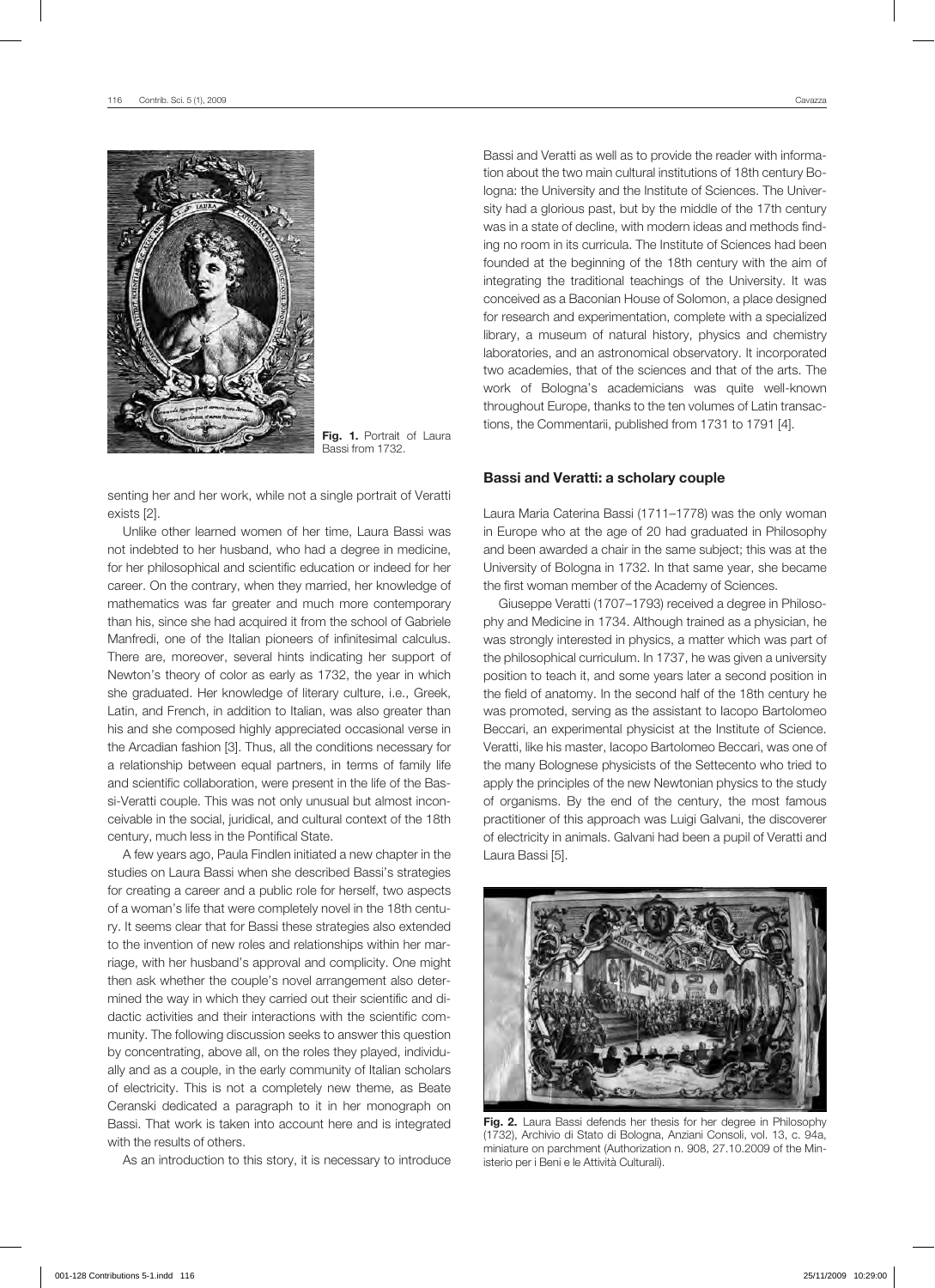The following citation shows the close interaction among scientific interests and private feelings in the life of Veratti and Bassi. In ending a letter to his wife during one of the rare periods he spent away from Bologna, Veratti writes: "Remember the electrical Machine, the love I feel for my Children and to Yourself, who are the greatest wealth I possess on this Earth" [6].

This letter was written at the end of the year 1746; their married life had begun 8 years before. It offers evidence of the couple's affectionate solidarity and scientific collaboration. In 1738, the marriage between the first woman to obtain both a university degree and a lectureship, and a young physician, her colleague at the University and at the Academy of Science, had not been well regarded by society. It was considered a blemish on the image of the virgin Minerva, the symbol of learned Bologna, with whom the young Bassi, with her education and dialectic ability, had been identified. By marrying, she had transgressed the confines assigned by nature and society to her gender. However, at the same time, the very public exhibition of such a "prodigy," which drew to Bologna the attention of European men of culture as well as travelers on their grand tour, had aroused the ire of the townspeople, who found it scandalous that a young, unmarried woman was frequenting places of mixed company, such as aristocrats' salons and exclusively male gatherings, such as the Academy's meetings [7]. In order to escape this dually complex situation, Bassi decided to marry and, as we know from one of her letters, chose Veratti only after he had promised that he would not hinder her in her studies [8]. In fact, her new marital status increased Laura's chances of taking part in social and scientific life, despite her pregnancies and numerous children. In 1746, when the abovementioned letter was written, she had already had five children, three of whom had survived, and there would be a further three in the years to come. The couple's home became a seat for literary salons, frequented not only by scholars of science but also by poets, amateurs, and travelers.

It was only because of her marriage that Bassi managed to avoid the merely representative and ornamental role to which the authorities in Bologna had relegated her. Without the status of a marriage or the material and moral support of her husband, Bassi almost certainly could not have successfully attained the two goals that permitted her to effectively carry out her research and her teaching—if not exactly on the same terms as her male colleagues, then nearly the same. She obtained the first of these goals in 1745, when she and Veratti were able to convince Pope Benedict xiv to nominate her as a member of the new class of the Benedettini academics that he had created to stimulate the scientific output of the Academy. The Benedettini received a stipend but were expected to attend the sessions of the Academy assiduously and to present at least one original paper per year [9].

The second goal that Bassi managed to attain due to Veratti's collaboration was the opportunity to teach on a regular basis, albeit at home. In 1732, when the lectureship of Philosophia universa was assigned to her, the Senate had pointed out that, because of her gender (ratione sexus), Bassi could only hold lectures with the consensus of her superiors and on exceptional occasions. Bassi had tried to have this constraint removed so that she could teach under the same conditions as her fellow professors, but these efforts were in vain. Finally, in 1749, in her own home she set up a school of Experimental Physics that was highly successful as it filled a gap in the studies available in the city. The University offered only theoretical teachings, whereas the experimental courses of the Institute were too abridged and produced few results.

The main prerequisite of a school of this nature was the availability of a physics laboratory equipped with all the instruments, machines, and materials essential to meet all the needs of the discipline. If only because of the high costs involved, Veratti's agreement and collaboration were clearly critical to the success of Bassi's enterprise. Thus, at their home the couple had an impressive set of tools (among them, as referred to in the letter above, an electric machine) that they used for their research and also for the medical therapy proposed by Dr. Veratti. To open the school, it was necessary to expand this collection with new tools; in turn, over time, the school acquired a great deal of recognition. In 1820, a Bolognese aristocrat acquired the school's equipment from Paolo Veratti, the couple's son, and drew up an inventory of it. In this document credit was given only to Bassi, who by that time was part of the academic pantheon of Bologna [10].

The school also turned out to be a good investment because it attracted numerous students as well as the fact that in recognition of its benefits to the public the Senate awarded Bassi a considerable increase in salary, in 1759. Courses were held throughout the year and Bassi continued teaching them until shortly before her death in 1778. Thereafter, her husband assumed these responsibilities. One of the first students to attend the school was Lazzaro Spallanzani, who always referred to Laura Bassi as his "venerata maestra" [11].

The fact that Bassi's professional success also meant an increase in the family's income suggests that the couple's efforts were not wholly of an idealistic nature. In any case, their solidarity is apparent in their agreed-upon strategies for obtaining recognition in the scientific community and in the unanimous choice of which faction to support whenever there were divisions within the academic or political community. It was also manifested in their cultivation of shared scientific friendships. Moreover, their habit of working together, along with their reciprocal affection and respect, may have had an important influence on the evolution of their respective research interests. One example that seems to verify these statements is the roles that Bassi and Veratti played, individually and as a couple, within the early community of Italians studying electricity, in a period extending from the initial discussions on the subject (1747–1752) to the end of the 1770s, i.e., the years just prior to Galvani's theories on animal electricity [12]. The couple's research activity took place in their home laboratory, in the Physics department at the Institute of Sciences, and during the meetings held at the Academy of Sciences.

At the time of the aforementioned letter, the availability of an electrical machine at the Verattis' house made it the only private place in Bologna where it was possible to perform electrostatic experiments. Judging from what is known about the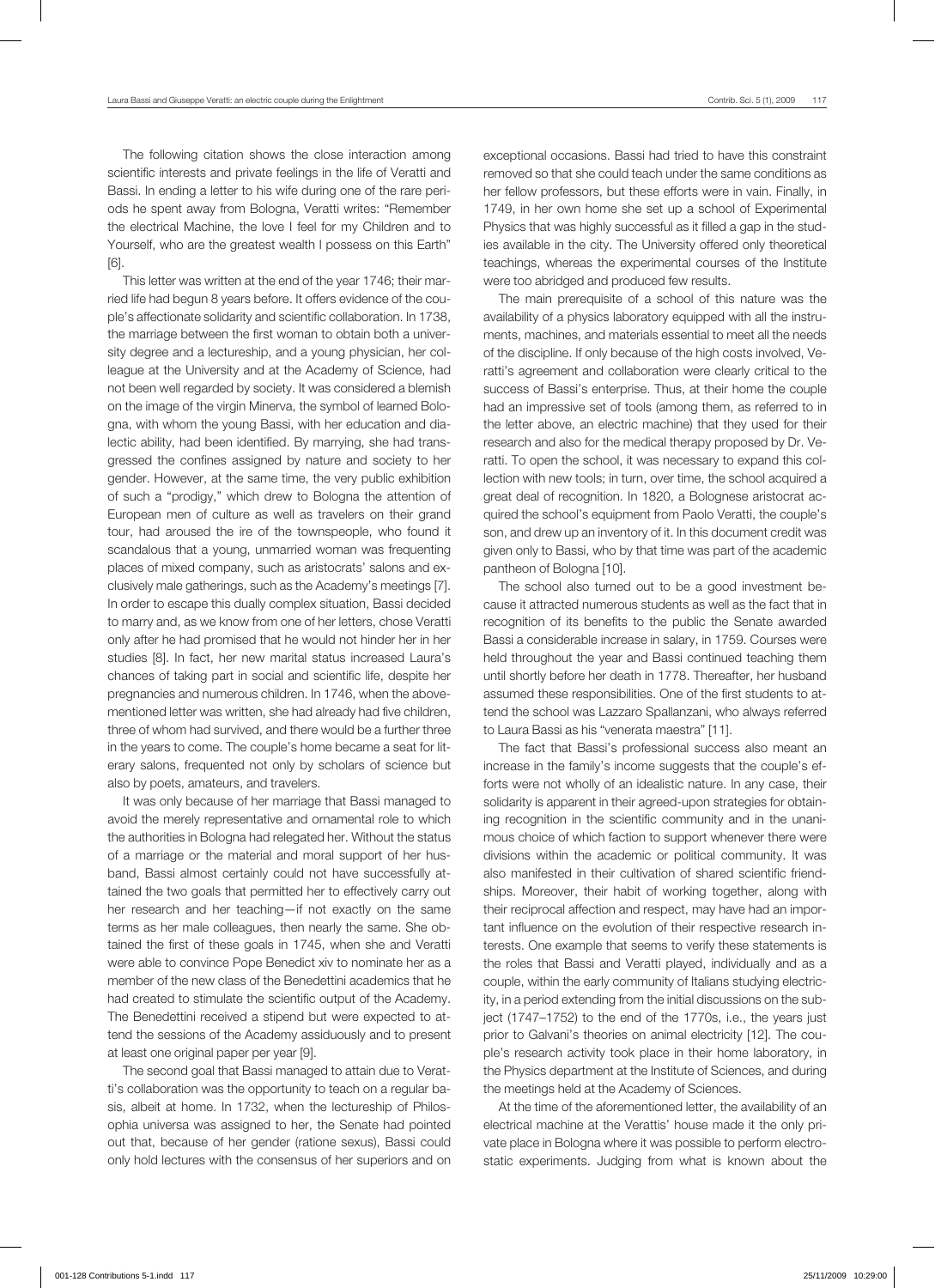equipment available at the house [13], the machine is likely to have been an improved version of the Hauksbee model invented at the beginning of the century. A description of the machine can be found in the travel diary of Jean Antoine Nollet, who visited the Bassi-Veratti laboratory in 1749. The machine is described as a multi-globe machine, similar to the one designed by the German professor Johann Heinrich Winkler around 1743–1745, which very quickly spread all over Italy. A number of details in Nollet's description suggest that some of the parts of Veratti's machine were made in Venice, where this model of electrical generator was well known due to the public demonstrations of the Saxon physician Christian Xavier Wabst and the Flemish experimenter Francisco Bossaert [14].

The Institute acquired an electrical machine only in 1743. It was a single-globe machine moved by a multiplying wheel (according to the Hauksbee and Gravesande models) and belonged to the extensive collection of experimental physics instruments that the Institute purchased from the Dutch instrument-maker Jan Van Musschenbroeck, made possible by the generous financial support of Pope Benedict XIV. Until then the Bolognese physicists had worked on pneumatics, fluid dynamics, mechanics, and Newtonian optics <sup>[15]</sup>. It was only towards the end of the 1740s, much later than other European centers of learning, that they began to show some interest in the phenomena of electricity. The role of the Bolognese Academy in expanding research on electricity in Italy was recently explored by Paola Bertucci, in a book focused on the travel across Italy of the Abbé Jean Antoine Nollet, in 1749 [16]. Nollet went to Italy in order to judge for himself the controversial experiments carried out by a number of Italians, who thought that electricity might act as a vehicle for introducing into the human body pharmaceutical products contained within sealed glass tubes for the treatment of certain illnesses. The Academy was directly involved in discussions about the use of electricity in medical therapy. These discussions, which took place in Italy in the years 1747–1749, became a matter of debate throughout Europe, thanks to Nollet. Some years ago, this episode was referred to by Simon Schaffer as an example in support of his theories on the social aspects of scientific evidence [17]. Controversy arose following publication of the book *Dell'elettricità medica*, by the Venetian Gianfrancesco Privati, who was a solicitor, writer, and cultivated self-made expert in physics. Pivati was a member of the Academy of Bologna, where his book was published in 1747 in the form of a letter addressed to the Secretary Francesco Maria Zanotti. The Academy entrusted to Veratti the task of experimental verification of the efficacy of the therapeutic method proposed by Privati. The experiments by which the latter maintained he had confirmed the therapeutic efficacy of electricity were presented at the Academy and made known to a wider public in a book published in Bologna in 1748, which was subsequently translated into French and printed in Geneva in 1750 [18].

 Classical histories on electricity also mention the experiments on atmospheric electricity carried out by researchers in the Bolognese Academy in 1752, immediately after the French experiments in Marly. These experiments were among the first in Italy to confirm Franklin's hypotheses about the identity between atmospheric and artificial electricity. In this episode too, Veratti was one of the main protagonists, immediately making the results known to the public [19]. Both these experiments concerning atmospheric electricity and the lightning-rod, and those of 1748 on therapeutic electricity were widely reported in the 1755 edition of the Academy's *Commentarii* [20]. As a result of these works, Veratti gained a minor place in the history of electricity, although probably a smaller one than he deserved.

Laura Bassi, by contrast, has been almost totally ignored by historians of electricity, which is quite unjust considering that she presented no less than seven dissertations on electricity to the Academy, a number surpassed only by her husband's. That her contribution has been forgotten is, however, quite comprehensible, since the texts of these papers have been lost; only their titles and dates of presentation are known. This is the only time when Veratti's name is more prominent than his wife's, but this is true only historically because at the time she was well-respected by her colleagues. The example of Nollet serves to illustrate this point: after his return to Paris, he continued to correspond with her also about other areas of experimental physics. In particular, one long letter that he wrote is significant because of the description Nollet gives of one of his new inventions, a square in which it is possible to conduct "electrical fire" in order to create luminous designs at one's desire. The French experimentalist eventually included this letter in the 1767 edition of his *Lettres sur l'Électricité* [21].

#### The research program

As pointed out above, Bassi's training was different from Veratti's. Her best-known contributions, mainly because they were published in the *Commentarii*, dealt with problems of pneumatics, hydraulics, and mechanics, solved at times by analytical methods [22]. She did share with her husband, however, a passionate interest in electrical phenomena and, later, in studies on fixed and on inflammable air. Her presence can be clearly felt in all three of the major lines of research in electrical phenomena carried out at the Academy in Bologna from the 1750s to the 1770s. As clearly delineated by Veratti in his papers of 1748 and 1752, these three closely linked lines were:

- 1. The Newtonian epistemological approach, which, in the wake of the *Queries* in the *Opticks*, attempted to find principles capable of linking physical phenomena (light, heat, electricity, and magnetism) with organic phenomena (the effects of electricity on the growth of plants and on muscular movement, "electric" fish, and phosphorescent fish).
- 2. The study of the effects of "electrical fluid" on living organisms and on their functions. It was mainly Veratti, and then Galvani, who took research to the borders between physics and physiology. As mentioned above, despite holding a post in those years as a lecturer in physics at the University, Veratti was a physician, a pupil of Iacopo Bartolomeo Beccari, likewise a physician, but also a professor first of physics, then of chemistry, at the Institute and the University. Indeed, with very few exceptions,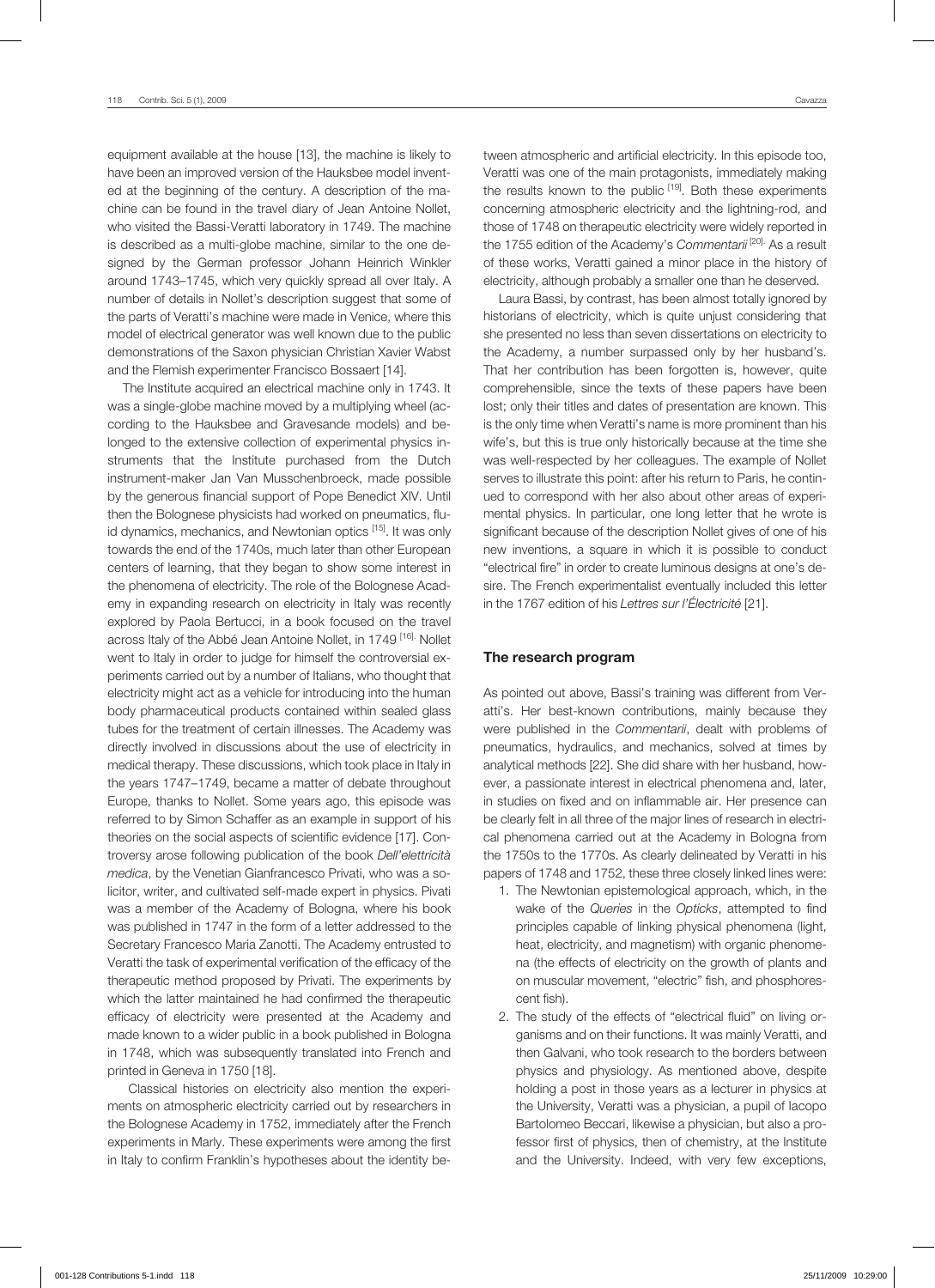among them Laura Bassi, all the Bolognese scholars of electricity had degrees in medicine.

3. The support of the single electrical fluid theory proposed by Franklin and systematized in a Newtonian framework by Giambattista Beccaria, with whom the Academy, through Beccari, Bassi, and Veratti, held a close and fruitful relationship. Even when most of the Italian electricians supported Symmer's "double fluid" theory, the Bologna Academy remained faithful to Franklin [23]. An official guide to the Institute published in 1780 stated that the machines and instruments in the room dedicated to electricity were intended to illustrate Franklin's and Beccaria's theories [24].

In the concluding section of his book on medical electricity, Veratti presented the results of a series of tests aimed at demonstrating the "physical qualities" of what he sometimes calls electrical "force," and other times electrical "virtue" or "matter." Among these, the first and best-known one was the capacity to attract certain bodies and repel others. Veratti rejected explanations of a mechanistic type, such as Nollet's (whom, however, he did not mention by name), and instead believed that electrical phenomena are a result of attraction, which he defined as the "general source, from which the principal phenomena of nature spring." He was of the opinion that, like attraction, "electrical virtue" was "scattered and spread universally throughout corporeal nature." Finally, he put forward a "conjecture" that "there may be much analogy and similarity between electrical fluid and light." Newton showed that light is attracted or repelled by bodies in different ways. The same was true for "electrical fluid." Why shouldn't one think that "these two marvelous fluids" are "one and the same thing"? [25].

The path in search of analogies that made it possible to link different phenomena was followed uninterruptedly at the Academy in Bologna, first by Veratti, who in academic meetings of 1758 and 1759 proposed an analogy between "magnetic virtue," "electrical virtue," and fire; second by Laura Bassi, who in 1777 maintained that there was an affinity between bodies that retain heat and those that retain electricity; and third by Galvani, who in 1786 hypothesized that there is a similarity among flame, respiration, and "electrical vapor", and in 1791 finally publicized the results of experiments proving the existence of electricity in animals and its identity with common electrical fluid [26].

This research program was undoubtedly also fueled by the great influence Beccaria had on the Bolognese scholars [27]. Originally, however, as Beate Ceranski suggests, there might well have been discussions and exchanges of opinions between Bassi and Veratti. In the years 1747/1748 and after, the couple was engaged in different fields, and, in fact, Laura's notes on electricity date from after 1761. Ceranski is of the opinion that Bassi deliberately remained in the background in order not to harm the fame of her husband as an expert electrician, whose book she promoted forcefully by means of her own personal network of relationships [28]. However, that she was in fact already profoundly interested in the debates about electricity is proved by a paper entitled '*De aere in fluidis contento*', which she presented at the Academy in 1748 [29]. The

subject discussed was the cause of air bubbles that are formed in different liquids contained in vases when air-pressure is eliminated. Bassi felt that the cause was the attraction carried out on the air within by the walls of a jar and the liquids contained therein, which were of different densities. She began the paper by establishing an analogy between the behavior of air and that of light. She then observed that "both these fine fluids," in crossing different barriers, "obey the laws of attraction and repulsion," exactly like electricity, whose tendency to accumulate in the extremities of bodies and corners she recalled [30].

It is therefore clear that even if the two partners were focused on different topics, they still shared a model of interpretation. This no doubt arose from their habit of exchanging ideas, encouraged both by the fact of living together and by their experimental activities, which, while concerned with different subjects, were carried out side by side in the same laboratory. Ceranski wonders which of the two had more influence on the other. She tends to favor Laura, who had first appreciated Newton many years before and who had on several occasions publicly repeated his experiments on the composition of white light as explained in the *Opticks* [31].

The physics laboratory in the Veratti house, in which there was a considerable quantity of electrical instruments, was in the mid-1750s an essential point of reference for some young physicians and physicists, the supporters of Haller's physiological doctrines, including Leopoldo Caldani and Felice Fontana. Haller's distinction between sensitivity, a nerve property, and irritability, an independent property of the muscles, was attacked in Bologna by Tommaso Laghi, who, at a session of the Academy in 1756, defended the traditional doctrine of animal spirits circulating in the nerves as the only cause of muscular movement. He also proposed the hypothesis that nervous fluid was of an electrical nature and that muscular contraction was caused by electricity passing from the nerve to the muscle. In a later session, Caldani defended Haller's theories. The latter had not carried out his experiments at the Institute but privately, in the presence, besides that of Fontana and other young friends, of more authoritative figures, such as Francesco Algarotti and Bassi and Veratti themselves. The experiments, which required the electrical stimulation of various organs, and hence an electrical machine, had been carried out in the laboratory of the couple. It was Fontana rather than Caldani who performed the experiments, using cats, calves, and, above all, a great number of frogs as test animals. Electricity was considered by the two researchers to be the most powerful stimulus, capable of arousing reactions in tissues and irritable organs, even when any other stimuli were ineffective. They both, however, rejected the idea that nervous fluid was of the same nature as the electrical one [32].

One of the first epistemological objections to their acceptance of this theory was that it would have questioned Haller's system, which they supported, and the idea that there was a force within muscles that was independent of nerves and sensitivity. Moreover, as R.W. Home explained, in an article published in 1970, Laghi's analogy was unacceptable on the basis of Franklin's and Beccaria's theories about electricity, with which Caldani and Fontana agreed [33]. It may well have been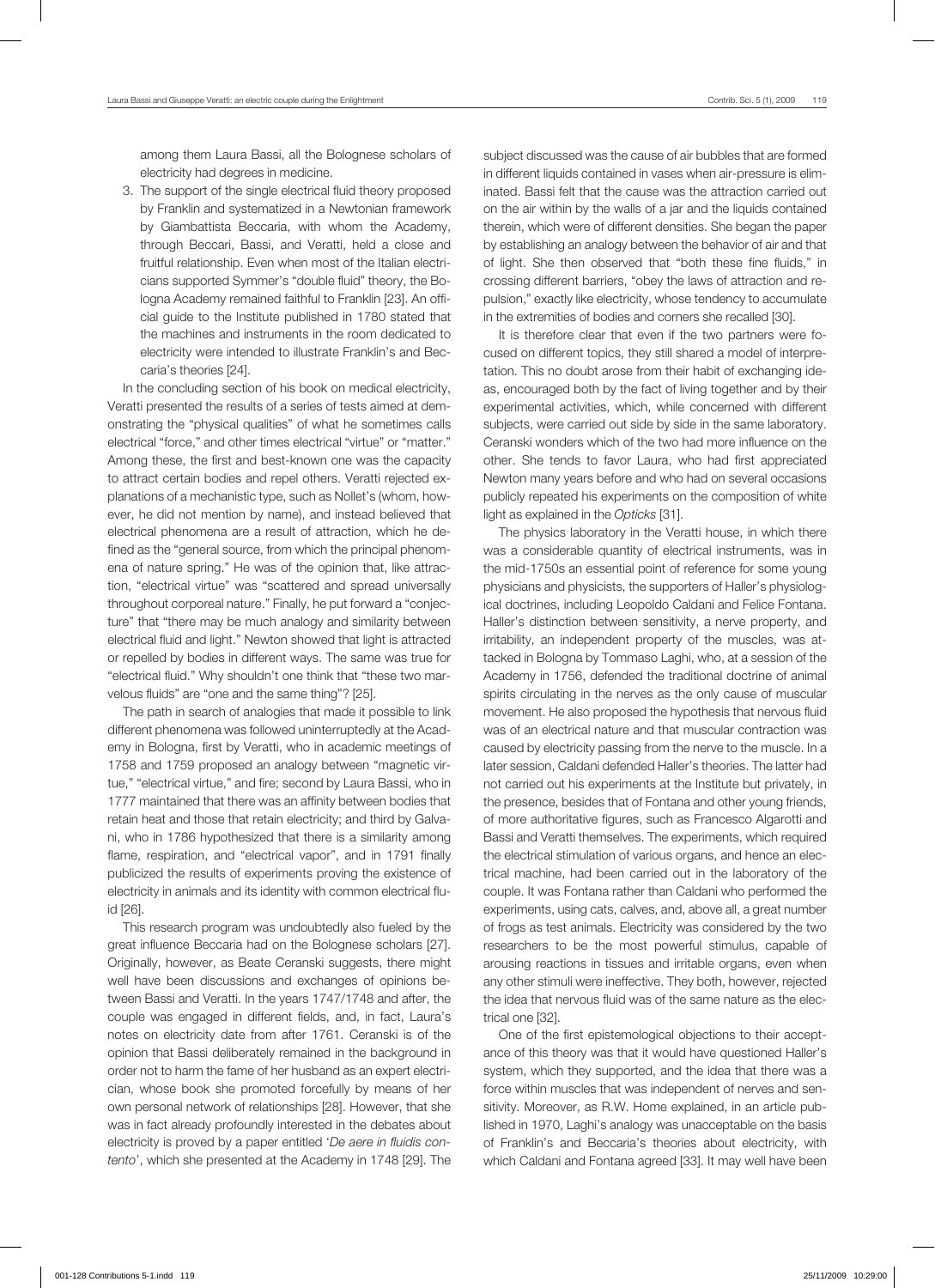Bassi and Veratti who were behind their conclusions, since they were the first supporters of these theories in Bologna. Both Caldani and Fontana were regular visitors to the couple's house, where Fontana also carried out his first experiments, described in his book about the iris, in addition to those on irritability [34]. Veratti's agreement with the hypothesis of a single electrical fluid had been reached after reading Beccaria's 1753 work *Artificial and Natural Electricity*. We know that he repeated those experiments there shortly thereafter. It was probably on the basis of his recommendation that Beccaria was elected a member of the Academy in the spring of 1755. He came to Bologna in October and repeated the experiments described in the book in the physics laboratory at the Institute, also availing himself of Bassi's and Veratti's collaboration. The latter eventually presented Franklin's *Experiments and Letters on Electricity* to the academics on November 6th of the same year [35].

# A life of scientific success

The experiments repeated by Beccaria in Bologna included one on the motor effects of electrical stimuli, also quoted by Laghi in his dissertation against Haller: using Franklin's magic square, he conducted electricity through two copper wires joined to the tendons and muscle in the thigh of a live chicken: the spark that was set off made the muscle contract. It has been said of this experiment that "it recalls surprisingly Galvani's first tests" [36]. However, neither Caldani, nor Fontana, nor Veratti evidently interpreted the results as a proof of the analogy between nervous and electrical fluids, and thus in opposition to Haller's principles of physiology. Veratti would return once again to the theme of the effects of electric shock on animals in a series of experiments also using Franklin's square; these were presented at the Academy in 1769 and 1770. In his opinion, the shock caused an upset in the functions of nerves and the destruction of the gluten in the muscles and, consequently, of the irritability of the fibers [37]. This conjecture, therefore, can still be seen within a Hallerian framework. In the following years, Veratti changed his mind; however, in the 1791 volume of the *Commentarii* the account of these experiments is placed alongside Galvani's *De viribus electricitatis*, in which Haller's doctrine of irritability was rejected and muscular contractions were explained as the effect of a flow of animal electricity from the nerve to the muscle [38]. In fact, in his innovative research, Galvani could always count on the advice of Veratti, who proposed some experiments to him, as autographed documents at the Academy prove. In those documents Galvani highly praises not only Veratti but his wife as well [39].

Veratti's lasting appreciation of Haller can also be explained by the friendship that continued to tie him and his wife to the two foremost Italian followers of Haller, Caldani and Fontana. In 1761, after moving to Padua, the former even offered to take on the task of obtaining two vacant chairs for the couple at that University, one in experimental physics and the other in mathematics [40]. Here, however, the relationship between the couple and Fontana is of greater interest to us. In 1758, Fontana had moved to Tuscany, where he had been entrusted by the

Grand Duke's government with setting up a large public physics museum [41]. If his letters to Veratti were mainly concerned with matters pertaining to his works on irritability and the iris, those addressed to Bassi, greater in number and to a large extent unpublished, are extremely interesting from the point of view of the history of electricity. The first reason concerns the history of instruments: Fontana often speaks to his correspondent, whom he refers to as "an honor to women and the envy of men," about the machines acquired or constructed for the museum. Among the former was a Nairne electrical machine, which was a novelty for Italy, while the latter included an enormous machine, constructed by the museum's mechanics, which could produce violent sparks like those obtained with the Leyden jar. Fontana also describes a "little electrical machine" constructed in Florence under the guidance of its inventor, the Dutchman Ingenhousz, to whom he had first been introduced by Bassi. One such "little machine" had been constructed for a nobleman in Milan, but had first been sent to Bologna so that Bassi might have a copy made of it [42].

But Fontana does not only discuss instruments with Laura Bassi; he also confides to her that he is not fully convinced by Franklin's system because it does not explain all phenomena. On the one hand, Franklin's work is confirmed by "irresistible experiments," which he has carried out personally. On the other hand, he says that he has found several proofs that "restrict the over-generic propositions of Franklin's followers," although they are not such as to prove the single fluid theory wrong. This letter is dated 1768. As is known, like most Italian scholars of electricity, Fontana would later publicly support Symmer's double fluid hypothesis. We do not have Bassi's replies to these letters, but in a letter of 1775 Fontana attributes to her an "ingenious" defense of Franklin's system, which, nonetheless, does not convince him. She had, in fact, accepted the corrected version of the single fluid theory proposed by Beccaria, who in 1767 had introduced the concept of "vindicating electricity" to explain the phenomena of repulsion between bodies with a negative charge. On June 7, 1771, Bassi presented a paper to the Academy entitled *Sopra l'elettricità vindice*, the text of which, unfortunately, has been lost. Veratti was not converted to the double fluid theory either, so much so that in the years 1778–1780 he dedicated his courses at the Institute to the demonstration "with experiments" of "Beccaria's and Franklin's system" [43].

Such fidelity is not surprising, as after Beccaria's visit to Bologna in 1755 his ties with the scientific community in the city had grown even stronger. Beccaria obviously saw in the favor shown him by the most authoritative Italian scientific academy a shield against the attacks made on him in his own city, Turin, first by the Cartesians and then by the opponents of Franklin. In 1758, he published in Bologna a work whose title (translated) was *Atmospheric Electricity* in the form of letters to Beccari, the President of the Institute. The letters contain a theoretical and experimental defense of the Franklin system. Most of the experiments described had been carried out in Turin, but Beccaria also recalls that some had been done in Bologna, in the presence of Beccari, and with the participation of Bassi and Veratti. One in particular, aimed at "establishing the universal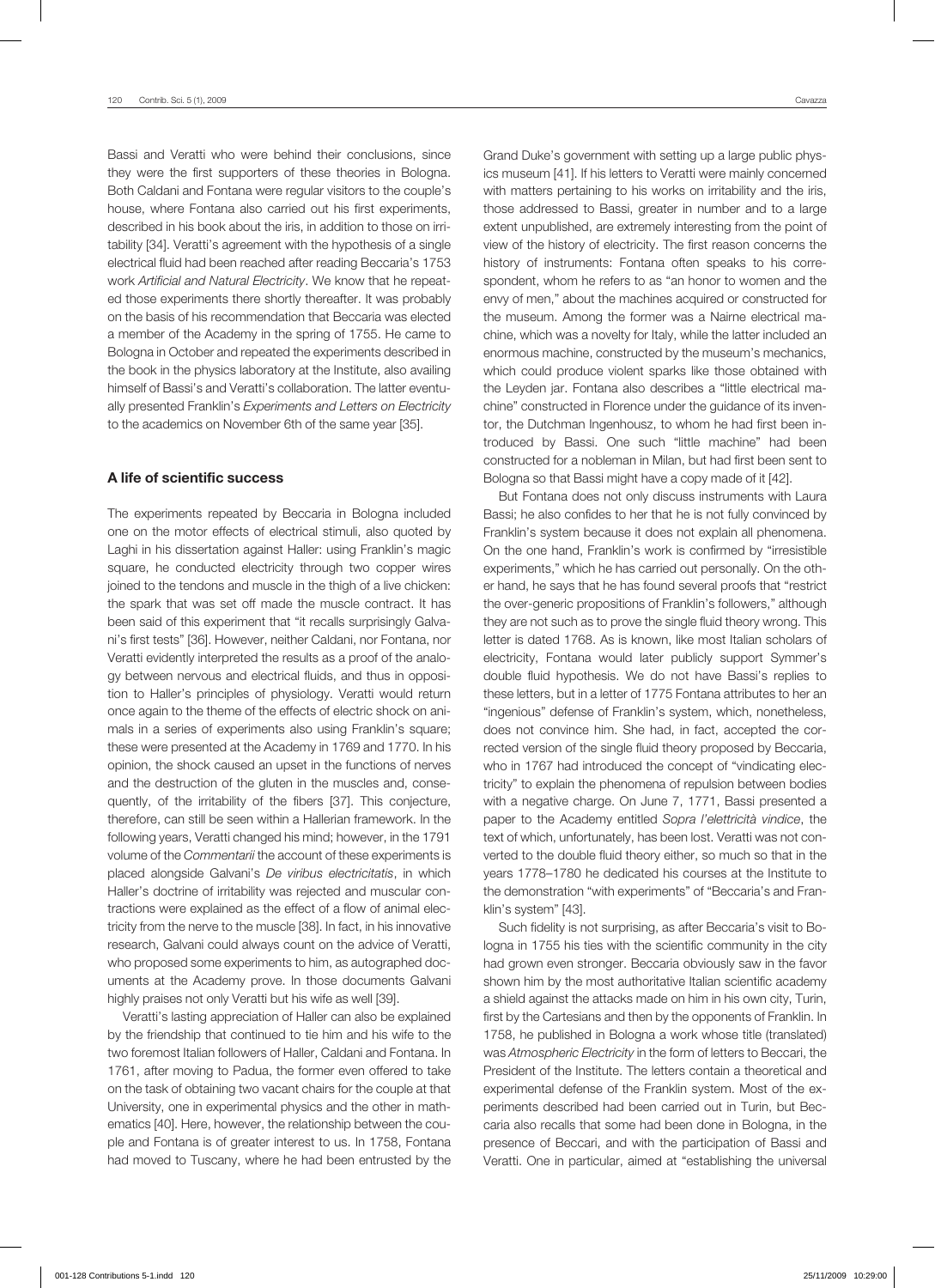diffusion of electrical vapor," and indirectly "the contradictions of electricities," had been suggested to him by Laura Bassi, a woman who, Beccaria wrote "does not dislike good reasons but never tires of experiments." The test was enormously successful. Another experiment is described in detail, this one proposed by Veratti, whose aim was to counter any objections to the "contradictions of the two electricities," and his considerations about this topic are reported [44].

Beccaria's collaboration with the Bolognese couple, especially with Laura, continued in the following years by means of letters. Some of hers have survived and she is often the bearer of messages from her husband or speaks of scientific experiments they have performed together, for example, tests on atmospheric electricity conducted in their country house, since these had been banned in Bologna after terrified public reactions to lightning-rod experiments carried out there in 1752 and 1753. Perhaps under the influence of Fontana, Bassi admits in 1769 that she had previously had "various doubts about the contrary nature of electricity," adding that she would like to speak to Beccaria personally about it. In their correspondence, they often spoke of another trip on the part of the latter to Bologna, and hence another chance to carry out experiments together, but this journey was never to take place. Beccaria expresses his gratitude for his Bolognese friends' support and on more than one occasion promises Laura that he will dedicate one of his papers to her. Like Caldani and Fontana, he frequently sends the couple people anxious to meet them and be introduced into the Institute. Like Fontana, who considered their home to be the most open and welcoming in Bologna [45], he was sure that they would be at these people's disposal. As his points of reference in Bologna, he also sends the couple copies of his books for distribution among other scholars at the Institute.

This role as intermediaries among researchers in other cities and the Academy was valued by both of them, but especially by Laura Bassi. In the 1770s, above all, various scholars, especially young ones, sent her their publications, described their discoveries to her, or offered to dedicate their next work to her. Three such scholars were not simply by chance connected to the Franklin's supporters' group. One of them was Giuseppe Campi, who sent her a collection of Franklin's works, the first to be translated into Italian, which he edited in 1774 [46]. The second one, Marsilio Landriani, also engaged in a defense of Franklin, asked her for her opinion about a new type of portable barometer he had invented, but the main topic of this letter was more concerned with debates about various types of air, which at that time was of great interest among those studying electricity, including Bassi and Veratti [47]. The third, and most famous, of Bassi's correspondents was also interested in electricity and in inflammable air. This was Alessandro Volta, who sent her a short work in 1771 containing a description of a series of new electrical experiments, and in 1776 his first two letters about inflammable air in marshlands and, in the following year, the complete work. In 1777, when he sent her his pamphlet describing a pistol that works with inflammable air, he announced in advance a new invention, the lantern using inflammable air, and his intention of dedicating its description to her,

whom he defines as the "beautiful ornament of natural sciences, and the light and glory of her sex in our Italy" [48]. In these letters by Volta, and in the only reply of Bassi's that is extant, we are struck by the now-aging Bassi's enthusiasm for the young Volta's inventions. This enthusiasm was obviously shared by Veratti, who even after his wife's death would continue to acquire all the new instruments invented by Volta for the laboratory that the couple had built up together over the course of so many years [49].

## Public recognition of a woman scientist

The competence and merits of the Bassi-Veratti couple in spreading knowledge about electrical phenomena, through their research and especially through their teaching, were officially recognized in Bologna. In 1776, the Senate decided to reorganize the teaching of physics at the Institute. Various proposals were made, including separation of the course on electricity from the rest of experimental physics. Bassi and Veratti were asked to organize the new course together, but they replied that this division would have caused several problems of a practical nature. The Senate accepted these comments and decided that the course would indeed be divided, but into one on general physics and the other on experimental physics. The latter was entrusted to Laura Bassi as chief professor and Veratti as her assistant. However, since he had already assumed this role in previous years he this time expected to become the professor. The solution adopted, which was granted in response to Bassi's insistent applications in the previous years and in recognition of her merits and fame "throughout the Republic of Letters"—obviously had to be approved of and accepted by Veratti, who would become first professor only two years later, that is, after his wife's death [50].

The situation that arose was undoubtedly paradoxical for the time, yet significant in the equally paradoxical way in which Laura Bassi and Giuseppe Veratti were seen by their contemporaries, i.e., as a couple engaged in the same work albeit not a truly equal couple, because one of the two members enjoyed public recognition and social esteem that were far greater than the other's. The greater honor was paid not to the man, the husband, as was to be expected then, and even to some extent nowadays, but to the woman, the wife.

The paradoxical aspect of this situation can only be understood if it is considered within the context of gender relationships of the time. The extraordinary fact in the daily relationship of the couple Bassi-Veratti is that it was based on reciprocity, as established in the agreement made before they married. One of its consequences was that it allowed for a gender role division and a hierarchy that were absolutely new and against the laws and customs of the time. By respecting this agreement, Veratti allowed Bassi to pursue her scientific studies and intellectual profession while maintaining her role as wife and mother and thus a harmonious family life. The conciliation of these two roles showed that the access of women to knowledge was not a danger capable of destroying the family and of generating social chaos—as was claimed by moralists, philos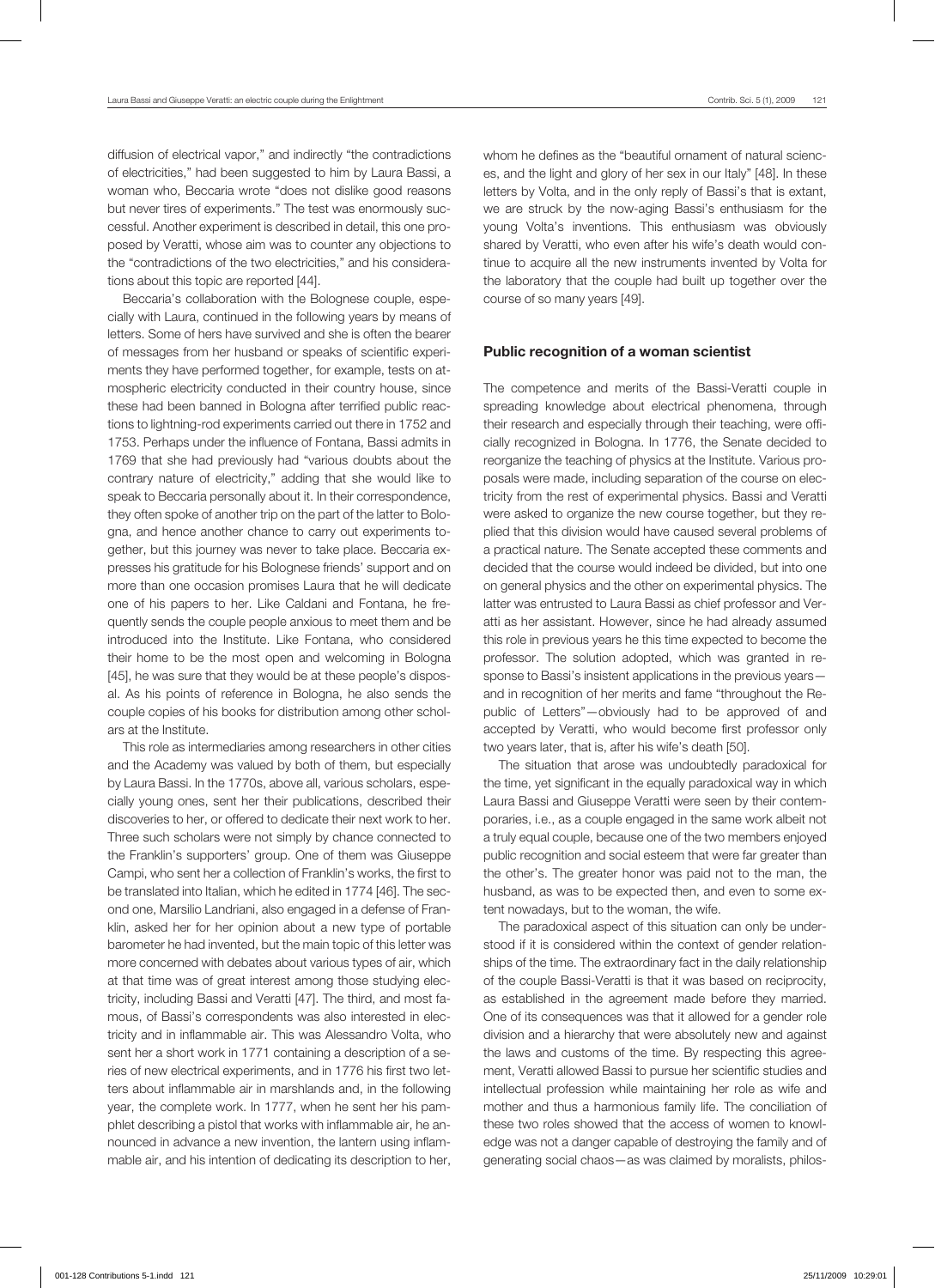ophers, and the lay public, and not only by adherents of Catholic conservatism.

Even in a town like Bologna, where in the *Settecento* a handful of women received public recognition for their knowledge, Laura Bassi was unique. One of the other prominent women of that time was Anna Morandi, whose fame was similar to that of Bassi but was achieved after the death of her husband, the ceroplastic sculptor Giovanni Manzolini. It was only then that Morandi's contribution to the field of anatomic ceroplastics was recognized, which freed her to carry out original research. This work resulted in her being placed in charge of the practical anatomy courses in the university [51]. Without doubt, the fame of Bassi and of Morandi was due to their research and their didactic abilities but also to their extraordinary positions in society. The *ancien régime* was neither able to accept the idea of all women's right to education and to participation in public life, nor to admit a conjugal agreement based on equality. In such a cultural context, the Bologna's episodes of celebration and recognition of the learning of a number of women were possible only because they were functional to the strategies of power and propaganda of male political and religious authorities, who counted on the exceptionality of such women and of the public posts appointed to them in the academy or in the university in order to gain fame for themselves or their town.

The imbalance in the public recognition granted to Bassi and to Veratti was not due to a lower appraisal of the value of his contributions; but it accounts for the role of icon of cultivated Bologna assigned to her. The city's prestige in part arose because of the wide dissemination of her case, unique in Europe. Veratti not only consented to this situation, even when he was not benefited but disadvantaged by it as in 1776, but on many occasions supported the efforts of his wife to effectively improve her conditions as a teacher and researcher.

A true change in the role of women in society and in the family necessarily implies a contemporary change in the role of men and in the prevailing gender hierarchy. In 18th century Italy, Laura Bassi and Giuseppe Veratti invented a model of gender relationships that remained novel for a very long period of time.

#### Notes and references

- [1] Pycior HM, Slack NG, Abir-Am PG (eds.) (1996) *Creative couples in the sciences*. Rutgers University Press, New Brunswick, NJ
- [2] Cazzani, Pietro (1960) 'Iconografia di Laura Bassi', in *Studi e inediti per il primo centenario dell'Istituto Magistrale "Laura Bassi".* Bologna, pp 43-51
- [3] The following works are only a part of recent bibliography on Bassi: Elio Melli (1988) 'Laura Bassi Verati: ridiscussioni e nuovi spunti', in *Alma Mater Studiorum. La presenza femminile dal XVIII al XX secolo,* CLUEB, Bologna, pp 71- 79; Alberto Elena (1991) '«In lode della filosofessa di Bologna»: An introduction to Laura Bassi', *Isis*, 82, pp 510- 518; Paula Findlen(1993) 'Science as a Career in

Enlightenment Italy. The Strategies of Laura Bassi', *Isis* 84, pp 441-469; Gabriella Berti Logan (1984) 'The Desire to Contribute: An Eighteenth Century Italian Woman of Science', *American Historical Review* 99 pp 785-812; Beate Ceranski (1996) «*Und sie fürchtet sich vor niemanden*»*. Über die Physikerin Laura Bassi (1711-1778)*, Campus, Frankfurt-NewYork, and Marta Cavazza (2006) 'Una donna nella Repubblica degli scienziati', in *Scienza a due* voci, R. Simili (ed.), L.S. Olschki, Firenze, pp. 61-85

- [4] *De Bononiensis Scientiarum et Artium Instituto atque Academia Commentarii*, Bononiae, L. a Vulpe,1731-1791, 7 vols. in 10 tomes. On the Institute's foundation, and on its relationship with the university, see. Cavazza M (1990) Settecento inquieto. Alle origini dell'Istituto delle scienze di Bologna. Il Mulino, Bologna
- [5] On this intellectual tradition, see Nadia Urbinati, 'Physica', in W. Tega (ed.) (1987) *Anatomie accademiche II. L'Enciclopedia scientifica dell'Accademia delle scienze di Bologna*. Il Mulino, Bologna, pp 123-154
- [6] Veratti to Bassi, from Ancona, 26 November 1746, in *Lettere inedite alla celebre Laura Bassi scritte da illustri Italiani e stranieri, con biografia*, Bologna, Tipografia G. Cenerelli, 1885, pp 153-154
- [7] Findlen, P, 'The Scientist's Body: The Nature of a Woman Philosopher in Enlightenment Ital*y*', in *The Faces of Nature in Enlightenment Europe*, L. Daston, G. Pomata (eds.) (2003), BWV–Berliner Wissenschafts-Verlag, Berlin, p. 211-236; Cavazza, M, 'Between Modesty and Spectacle: Women and Science in Eighteenth Century Ital*y',* in *Italy's Eighteenth Century: Gender and Culture in the Age of the Grand Tour*, P. Findlen, Catherine Sama, Wendy Roworth (eds.) (2009), Stanford University Press, Stanford
- [8] Bassi to Giovanni Bianchi, Bologna, 26 Aprile 1738, in B. Ceranski, 'Il carteggio tra Giovanni Bianchi e Laura Bassi, 1733-1745', *Nuncius*, IX, 1994, 1, pp 207-231.; on Bassi-Veratti's wedding, see also Ead., «*Und sie fürchtet sich vor niemandem*», cit., pp 86-94
- [9] Cavazza, M, 'Una donna nella Repubblica degli scienziati', cit., pp 68-70. Pope Benedetto xiv (Prospero Lambertini) is considered to be the refounder of the Science Institute of Bologna, which was in a grave crisis during the 1730s. The institution of the new academic class was part of his strategy to promote the institute's activity and increase its scientific productivity. There were 24 *Benedettini* academies and they received an annual budget, but members were obliged to participate assiduously in the academy and to present at least one original annual report each year
- [10] *Inventario delle macchine componenti il Gabinetto una volta della fù Sig.ra Dottoressa Laura Bassi Veratti, ora di ragione del N.U: Sig. Cav. e Conte Carlo Filipp. o Aldrovandi Marescotti*, in Archivio di Stato di Bologna, Archivio Aldrovandi Marescotti, n. 430, pp 24. The inventory is published in Marta Cavazza, 'Laura Bassi e il suo gabinetto di Fisica sperimentale: realtà e mito', *Nuncius*, X, 1995/2, pp 715-753: 741-753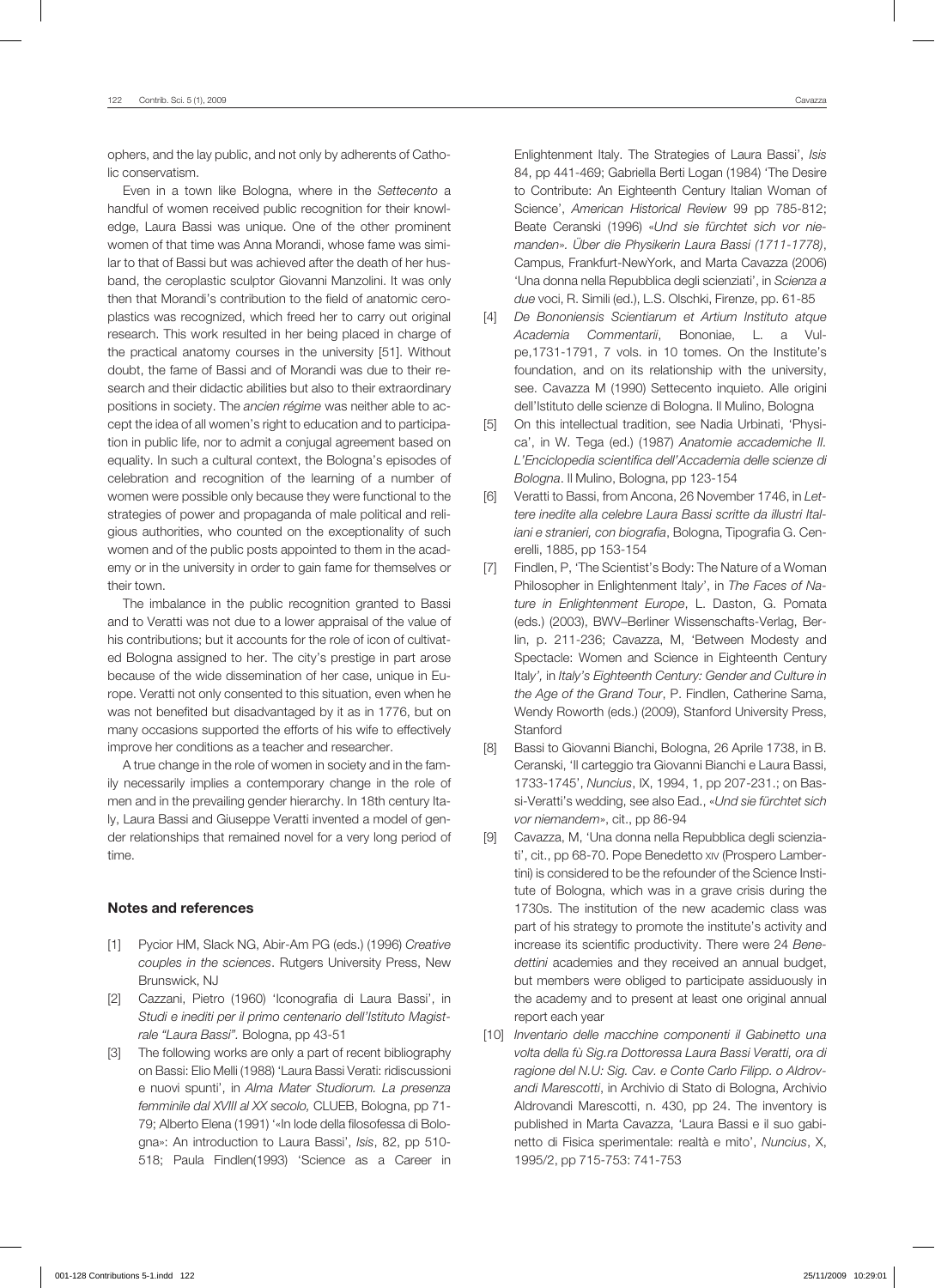- [11] On Bassi and Spallanzani's relationship, see Marta Cavazza, 'Laura Bassi "maestra"di Spallanzani'*,* in *Il cerchio della vita. Materiali di ricerca del Centro studi Lazzaro Spallanzani di Scandiano sulla storia della scienza del Settecento*, W.Bernardi and P. Manzini (eds.) (1999), Olschki, Firenze, pp 185-202, and Ead., 'Spallanzani professore di fisica newtoniana', in *La sfida della modernità. Atti del convegno internazionale di studi nel bicentenario della morte di Lazzaro Spallanzani*, W.Bernardi and M. Stefani (eds.) (2000), Olschki, Firenze, pp 95-109
- [12] Heilbron J (1979) Electricity in the 17th and 18th century. A Study on early Modern Physics, University of California Press, Berkeley-Los Angeles; W. D., Hackmann, *Electricity from Glass. The History of the Frictional Electrical Machine (1600-1850)*, Alphen aan der Rijn, Sijthoff, 1979
- [13] "Antique electrical machine with two cylinders and two crystal globes, in one of which there was a tap made in Holland to raise air with a pneumatic machine, fire would heat the globe, an iron bar, which serves as a conductor."(*Inventario delle machine*, cit., p 751). For a "classification of the principal electrical machines", from 1600 to 1850, see Hackmann, *Electricity from Glass*, pp 11-13
- [14] "La Mach. [ine] Electrique de Mr. Verati a une Roüe de 3 pieds et demi de diametre, deux poupées assez solide set des cylindres dont les uns sont de cristal de Venise, les autres de verre blanc fait a Boulogne, ont environ 21 pouces de diam., et 8 a 10 pouces de longueur" (J. A. Nollet, *Journal du voyage de Piémont et d'Italie en 1749*, Soisson, Bibliothèque Municipale, MS 150, p. 229; Hackmann, *Electricity from glass*, pp. 73-82, 267. I was able to read Nollet's *Journal*, thanks to the kindness of Paola Bertucci (see reference). The crystal bells (*poupées)* of Veratti's machine resemble those of the electrical machine portrayed in G. Pivati, *Nuovo dizionario scientifico e curioso, sacro e profano*, Venezia, Milocco, 10 vols., 1746-1751. On Wabst's and Bossaert's electrical performances in Venice, and on the quick spread of Winkler's electrical machine in Italy, see Paola Bertucci, *Viaggio nel paese delle meraviglie. Scienza e curiosità nell'Italia del Settecento*, Torino, Bollati Boringhieri, 2007, pp 126-129
- [15] For the history of the Institute's physics laboratory, see Stefano Belli, *Le "Camere" di Fisica dell'Istituto delle Scienze di Bologna (1711-1758)*, doctoral dissertation, Università di Bari, 1993-1994
- [16] Bertucci, *Viaggio nel paese delle meraviglie. Scienza e curiosità nell'Italia del Settecento*, cit.. On Nollet's travel, see also, Ead., 'Sparking controversy: Jean Antoine Nollet and medical electricity south of the Alps, *Nuncius*, XX , 1-2005, pp 153-187
- [17] Schaffer, Simon 'Self evidence', *Critical Inquiry*, 18, 1992, pp 327-362, reprinted in *Questions of evidence. Proof, practice, and persuasion across the disciplines*, J. Chandler, A. I. Davidson and H. Harootunian (eds.), University of Chicago Press, Chicago, pp 56-91
- [18] Veratti, Giuseppe (1748) *Osservazioni fisico-mediche in-*

*torno all'elettricità*. Bologna, Dalla Volpe (French translation: Id., *Observations physico-médicales sur l'électricité*, Génève, chez H.-A. Gosse, 1750)

- [19] Pace, Antonio (1958) *Benjamin Franklin and Italy. The American Philosophical Society*, Philadelphia, p. 2. Giuseppe Veratti, *Osservazione fatta in Bologna l'anno 1752 dei fenomeni elettrici nuovamente scoperti in America,* Bologna, Dalla Volpe, 1752
- [20] *Commentarii,* III, 1755, 'De electricitati caelesti', pp 200- 204
- [21] Nollet, Antoine (1767) *Lettres sur l'Electricité dans lequelles on trouvera les principaux phénomènes qui ont été découverts depuis 1760*. L. Guérin et L.F. Delatour, Paris. For the (shorter) version of the letter actually received by Bassi, see *Lettere inedite alla celebre Laura Bassi*, cit., pp 99-102
- [22] Works of Bassi in the Academy's *Commentarii*: 'De aeris compressione', II, first part, 1745, pp 347-353; 'De problemate quodam idrometrico' IV, 1757, 61-73; 'De problemate quodam mechanico', IV, pp 74-79; 'De immixto fluidis fluidis aere', VII, 1791, pp 44-47; on their contents, see Berti Logan, 'The Desire to Contribute', cit., pp 805- 808; Ceranski, «*Und sie fürchtet sich vor niemanden*»*,* pp 131-162
- [23] Franklin, Benjamin (1751) *Experiments and observations on Electricity made at Philadelphia in America*. E. Cave, London. B. Beccaria, *Elettricismo naturale e artificiale*, Torino, Stamperia di F. A. Campana, 1753. On Beccaria's stay in Bologna, and on his influence on the electricians of the Academy, see Urbinati, 'Physica', pp 146- 149. On Symmer and the controversy about the 'electric fluid' nature, see J. L. Heilbron, 'Robert Symmer and the Two Electricities', *Isis*, 57 (1966), pp 7-20
- [24] [Giuseppe Angelelli], *Notizie dell'Origine, e Progressi dell'Istituto delle Scienze di Bologna e sue Accademie*, Bologna, Nell'Instituto delle Scienze, 1780, p 110
- [25] Veratti, *Osservazioni fisico-medich*e, pp 126-141
- [26] Veratti (1783) 'Esperimenta magnetica', in *Commentarii*, VI, pp 31-44; for Bassi, see the title of the paper presented to the academy on 6th June 1777: *Sopra la proprietà che hanno molti corpi, che ritenendo più degli altri il calore, ritengono più degli altri ancora l'elettricità* (Angelini, p 370); L. Galvani, *Dell'accordo e delle differenze tra la respirazione, la fiamma, e il fiocco elettrico uscente dal conduttore acuminato della bottiglia di Leyda*, in L. Galvani, *Opere scelte*, G. Barbensi ed., Torino, UTET; Id., 'De viribus electricitatis in motu muscolari', *Commentarii*, VII, 1791
- [27] Urbinati, 'Physica', pp 148-149
- [28] Ceranski, «*Und sie fürchtet sich vor niemanden*», cit., pp 165-169
- [29] This paper, preserved in manuscript form in the Archive of the Accademia delle Scienze, was not published during Bassi's life, unlike another on the same subject, similar, but not identical, presented in 1747, and inserted in the VII volume of the *Commentarii* (pp 44-47). Both the version have been edited by Ceranski , in an Appendix to